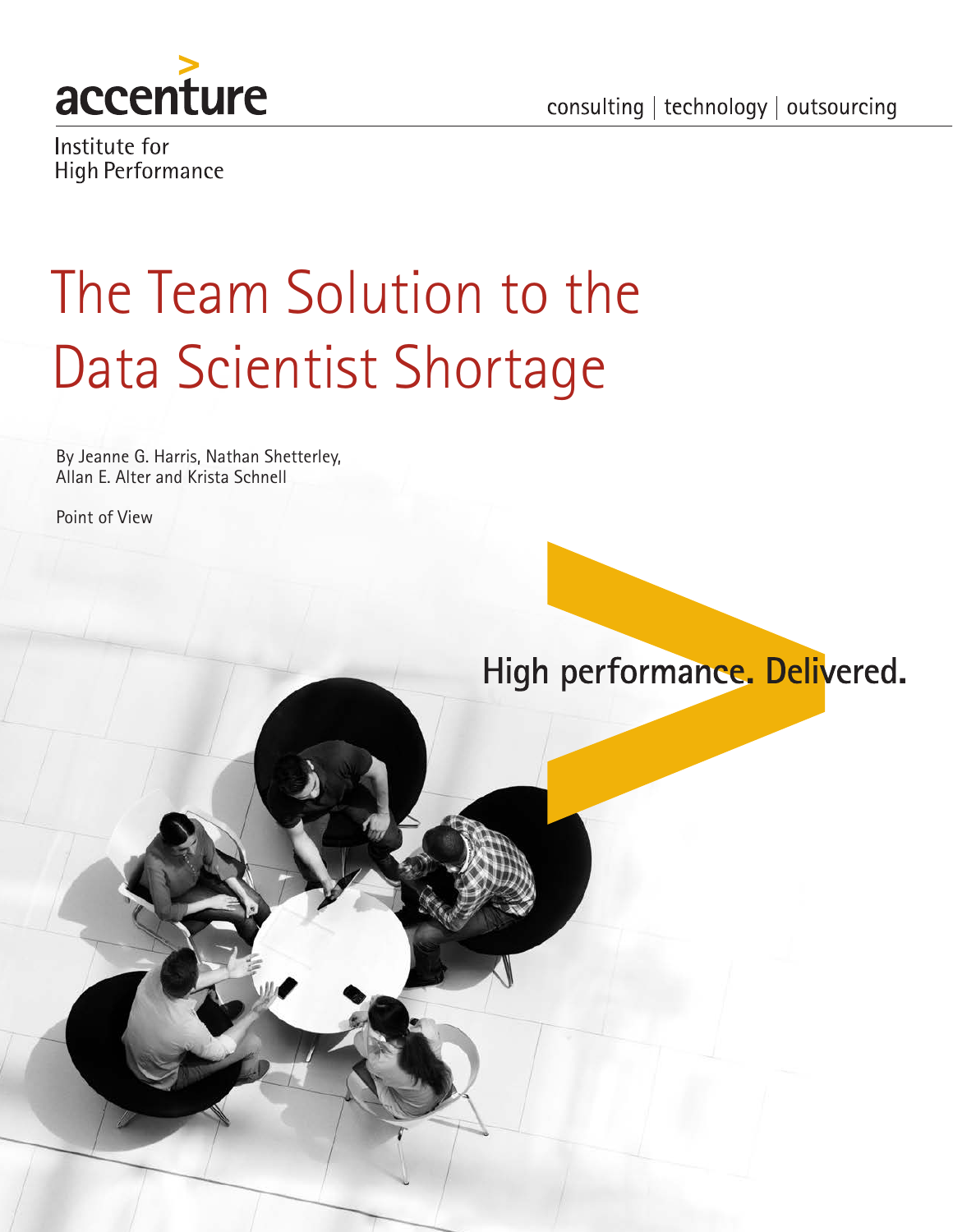Today's data scientist shortage won't go away soon, yet companies need them more than ever to leverage the value of big data. The solution is to build teams of data scientists instead of seeking soloists.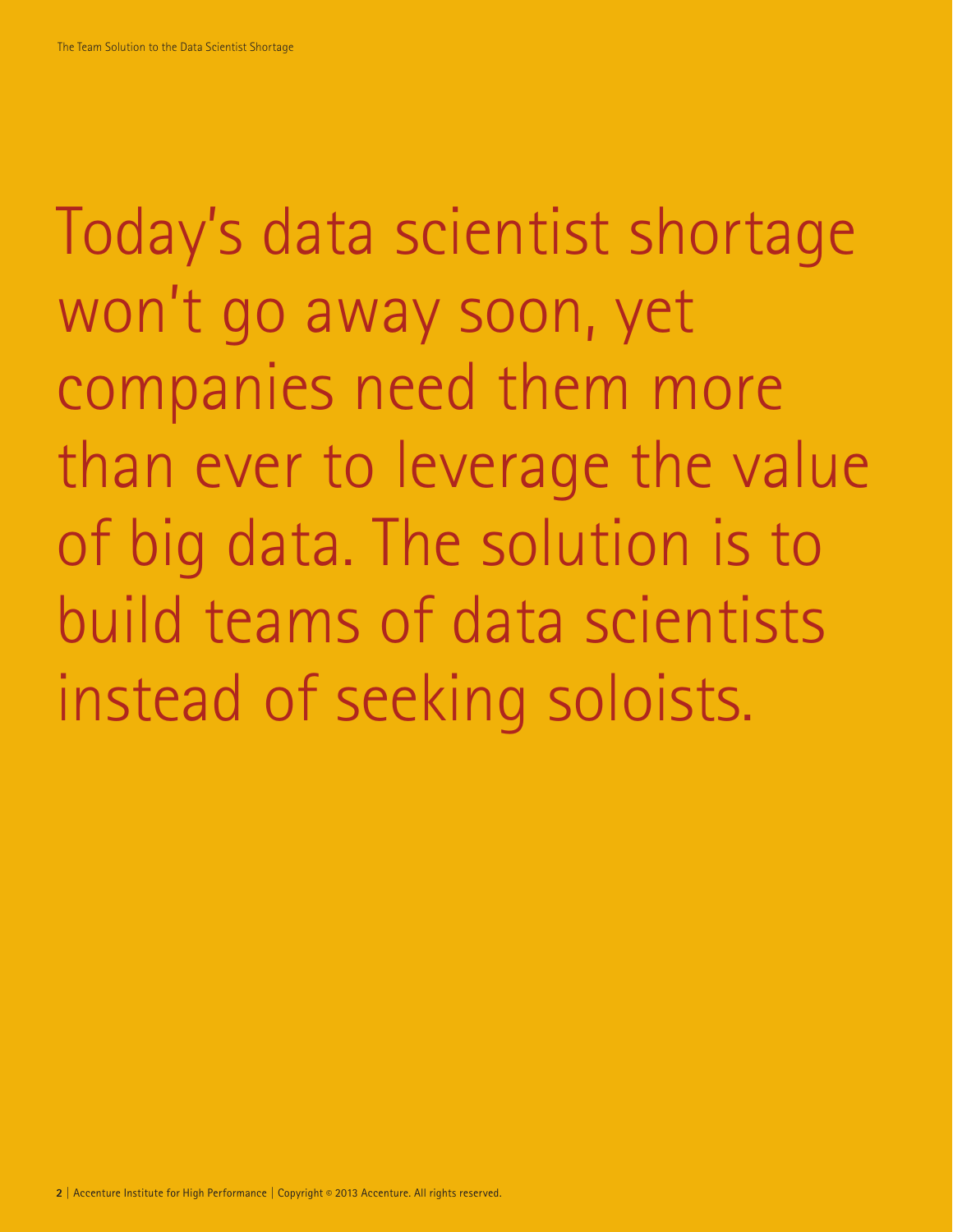If you are looking for brilliant, top-tier data scientists to take your company to big data nirvana, we have news for you. Unless you run a hotshot Silicon Valley company, chances are enough of them aren't going to walk through your door. There's a more realistic approach for the rest: divide up the job and conquer.

Data scientist is the most common term for the often PhD-level experts who operate at the frontier of analytics, where data sets are so large and the data so messy that less-skilled analysts using traditional tools cannot make sense of them. But they are more precisely described as data engineerscientist-manager-teachers.

Like any curious scientist, they test theories by exploring and running experiments with data. As computer scientists and programmers, they design the intricate models, algorithms and visualizations that can help companies distill insights from huge volumes of chaotic data. Data scientists also do the work of engineers. They acquire external data sets to supplement internal data, and often manage the data they use and maintain the systems which host it. And as their companies' top experts on generating analytical insights, they guide, train and

sometimes manage other quantitative professionals, and help general managers understand what they need to know about big data-era analytics.

"Being a data scientist is not only about data crunching. It's about understanding the business challenge, creating some valuable actionable insights to the data, and communicating their findings to the business," says Jean-Paul Isson, the global vice president of predictive analytics and business intelligence at Monster Worldwide, Inc.

Data scientists' behind-the-scenes influence can be massive. LinkedIn Corp.'s data scientists figured out how to recommend "people you may know" to the site's users, thereby launching a feature that has boosted its page views by millions.1 The data scientists at Monster Worldwide improved customer retention among job-listing employers by 15 percent within a year and boosted spending too, in part by benchmarking the performance of their listings against similar job postings and offering guidance on how to improve performance.2 Zest Finance, a financial services startup led by former Google Inc. and Capital One Financial Corp. executives, claims it can reduce underwriting risk for credit issuers by 40 percent through big data analysis.<sup>3</sup>

Data scientists are in high demand, but research by the Accenture Institute for High Performance has found the world is facing a severe shortage. There is simply not enough PhD talent to fill the jobs. The shortage is especially severe in the U.S. where 80 percent of new data scientist jobs created between 2010 and 2011 have not been filled, according to our analysis.

And the shortage is getting worse. One reason is that data scientists require a scarce combination of skills. They must master advanced statistical and quantitative methods and tools, along with the new computing environments, languages and techniques for managing and integrating large data sets. Data scientists must also possess industry knowledge and business acumen to create models and solve real-world problems. And they need excellent communication and data visualization abilities in order to explain their models and findings to others. That combination is hard to find.

"Being a data scientist is not only about data crunching. It's about understanding the business challenge, creating some valuable actionable insights to the data, and communicating their findings to the business."

**Jean-Paul Isson**, Monster Worldwide, Inc.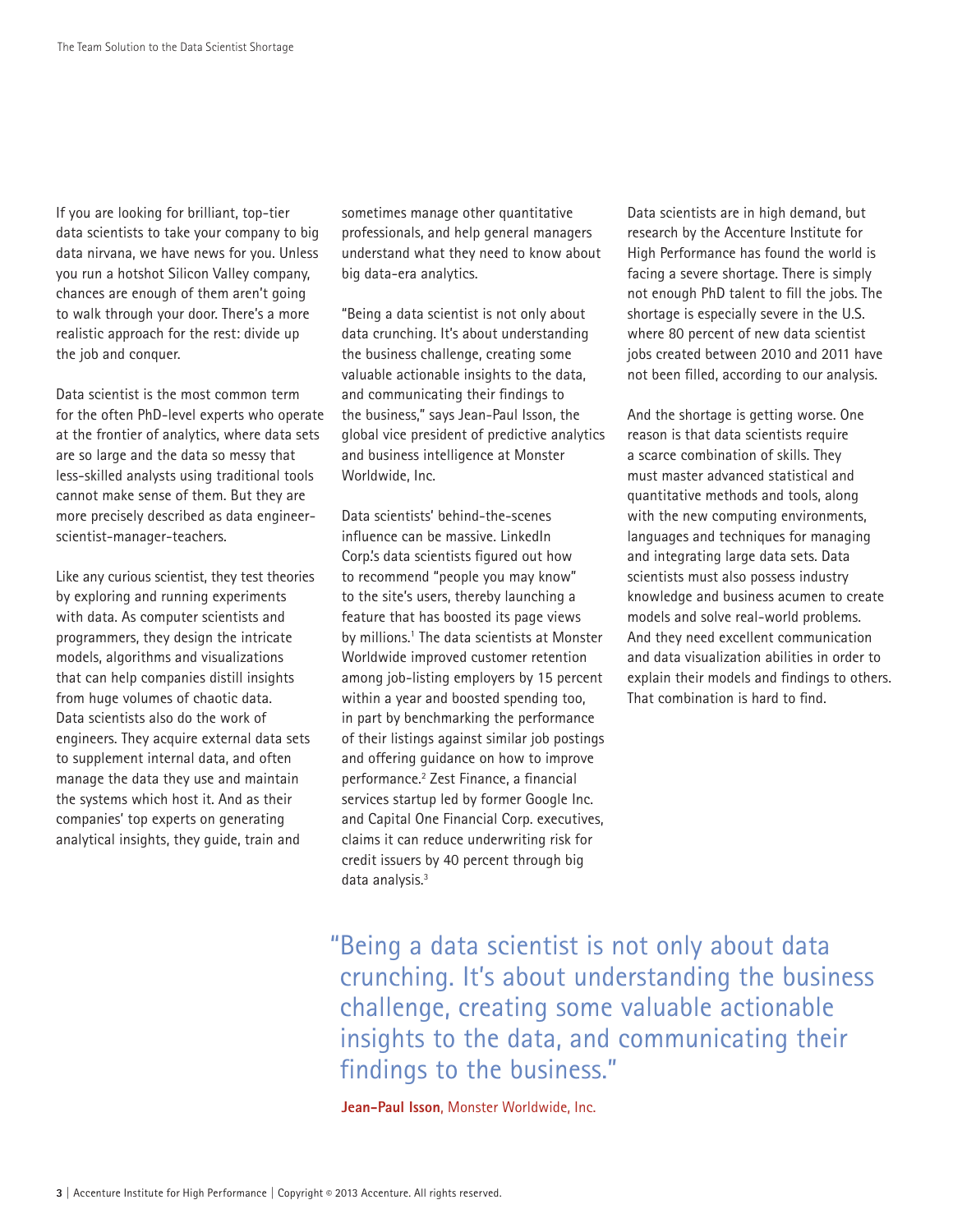What's more, the number of graduates with the requisite technical skills isn't keeping up with rising demand. The U.S. is expected to create around 400,000 new data science jobs between 2010 and 2015, but is likely to produce only about 140,000 qualified graduates to fill them. While emerging economies are continuing to produce STEM talent, the shortage in the U.S. alone will still exceed the combined surpluses in China and India combined.4

The analytics talent shortage increases the workload on any company's data scientists. Add to that their mentoring work, and any project coordinating they must do, and a scarce resource is stretched like taffy.

The U.S. is expected to create around 400,000 new data science jobs between 2010 and 2015, but is likely to produce only about 140,000 qualified graduates to fill them.

Training quants to become data scientists and turning to outside sources can help, but both have their limits: training can take years, and many companies cannot accept the risks of opening up their analytical innards to outsiders.

But there is another solution which holds real promise for offsetting the shortage: Create a team of people who individually lack the full skill-set of a data scientist, but as a group possess them all. (See Figure 1.) When physicists take on a big project, they do not build super-colliders and analyze the data all by themselves. They bring together a team to design the equipment, run experiments, do the math and analyze the data. Likewise, it makes sense to divide the labor of a data scientist rather than search for that rare combination in a single person.

Monster Worldwide, LinkedIn and PayPal already employ data scientist teams. Monster has built up a team of data crunchers, statisticians, business analysts, computer scientists and "navigators" who can explain findings to managers. LinkedIn organizes its data scientists as

#### **Figure 1: The 8 Skills of Data Scientists**

Executives are struggling to find individuals who possess all eight data scientist skills and abilities. A data scientist team can serve as an alternative.

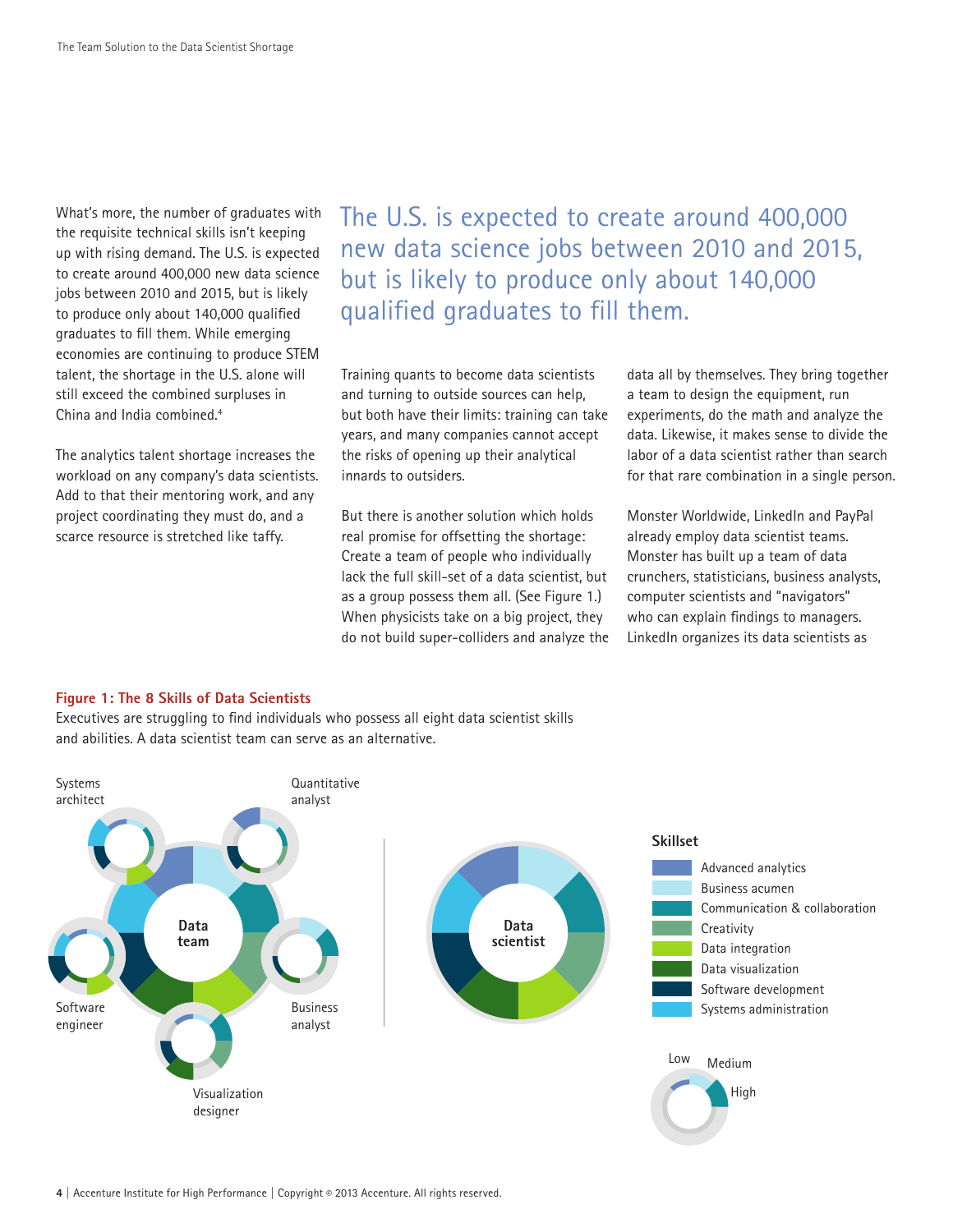a product team that includes product marketers, designers and web developers along with mathematicians and engineers.<sup>5</sup> Mok Oh, PayPal's former chief scientist, sought a team of computer science PhDs, leavened with statisticians and MBAs. Other companies are taking this teambuilding path. American International Group, Inc. is assembling a "Science" team of statisticians, business analysts, project managers, systems architects and engineers for its Property and Casualty business.<sup>6</sup>

The size of these teams will vary: from a handful of people for pilots and short tactical projects, to ten, twenty or more for longer projects and ongoing analytical work. A small team could include one or more software engineers and quantitative analysts who know Hadoop (an open source computing environment often used for big data processing) and can write scripts in the languages used to prepare, integrate, clean, run and analyze big data such as Hive and Pig. It could also include a systems architect to maintain the systems that host the data, and ensure these systems can communicate with one another.

Larger teams add specialists to supplement these roles, dividing the work between them into narrowly defined tasks: programmers in Java and Python that write the commands which prepare data for use, quantitative analysts who can dig deeper into the findings to find the insights, and data visualization specialists who can turn findings into easy-to-understand graphics for sharing outside the team. Larger teams also require project managers/liaisons to oversee their efforts and coordinate the team's work with its sponsors.

On the business skill side, data scientist teams can also include quantitatively oriented business analysts and visualization designers. Business analysts act as business function experts who understand what information is most valuable to the business, and can communicate findings back to functional managers in language they understand. They are the most suitable member of the team to serve as the liaison with different departments. Visualization designers are specialists who can effectively use data to tell stories through graphics. Another option is to create what Isson calls a "navigator," a professional communicator who shares the data and the team's conclusions through straightforward language and graphics. At Monster, each business function is assigned a navigator who serves as its liaison with the team.

Between them, these data scientist teams will have the necessary knowledge of the company's business needs, and the ability to:

- design statistical models for getting desired insights out of the data that is being collected,
- create text mining algorithms for analyzing unstructured data,
- create machine learning algorithms for embedding analytics into business processes,
- clean and convert raw data into formats that can be used by other tools,
- carry out quality assurance testing to ensure the models deliver insights accurately, and
- design easy-to-grasp ways to display insights through data visualization.

Creating teams that are a melting-pot mixture of complementary hard and soft skills is the approach Accenture is taking to build up the scale of its own data science capacity.

Some of these roles may already exist within the company under other names or guises. Companies already have people who clean data and operate systems, and "data stewards" who work with business analysts to manage data and help ensure it's used well. Still, it can be difficult to find even technologists who are familiar with Hadoop and other Big Data technologies. But these teams can be aided by tools that simplify these tasks. These tools are still quite new, and may not necessarily cover all the work that data scientist teams need to do. But as they mature, they will increasingly allow business analysts with less technical knowhow to be part of a data scientist team.

Consider a team in the retail industry that's been charged to improve sales from recommendations made to its online customers. The retailer may have stored massive amounts of data in Hadoop, but new tools make it possible for business analysts to still work with the dataset. New tools such as Pivotal's HAWQ, Microsoft Corp.'s PolyBase, Teradata Corp.'s Aster SQL-H and Cloudera, Inc.'s Impala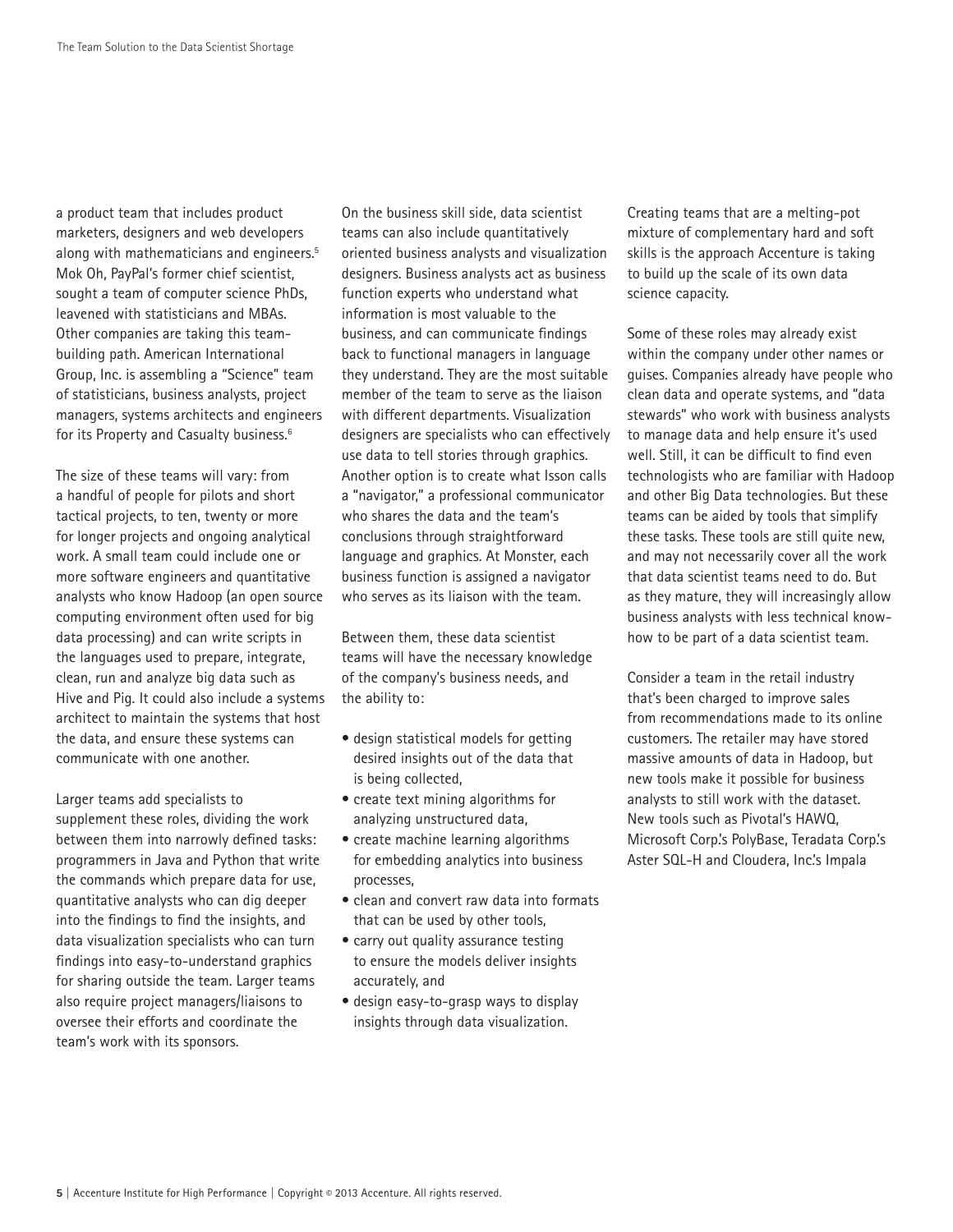enable programmers who know SQL, a widely used query language, to prepare data in Hadoop for analysis. The eponymous tools from Datameer, Inc., Jaspersoft Corp. and Pentaho Corp. provide familiar interfaces such as spreadsheets, or reports for analyzing data in Hadoop. These tools remove the need to learn new programming languages. Business analysts could use such tools to discover that people who purchase certain products are much more likely to buy certain others, and then display the results through an easy-to-use data visualization application, such as Tableau Software's Tableau Desktop, QlikTech International AB's QlikView and TIBCO Software Inc.'s Spotfire.

Most organizations already have a great deal of experience managing teams and projects. But executives should keep the following points in mind for creating effective data engineer-scientist teams:

**Widen the recruiting pool:** Don't just look for people who already have these roles and skills in competing companies. Search outside your industry, and even outside the business world. It can sometimes be easier to find people who have used tools

When everyone is learning new skills from their teammates and thus furthering their careers, team members have more reasons to stay put.

to analyze data in the sciences than highly trained and specialized developers in your own industry. Restless academics with strong analytical skills may also be able to find a new home on a data scientist team. The same is true with physics majors, artists and graphic designers. Physics majors are worth seeking for their mathematical imagination and highly speculative minds. Artists, in particular graphic designers, can bring creativity and imagination to data visualization. Consider as well the possibility of including outside specialists on the team—for example, by teaming up with a university or tapping a crowdsourcing service.

**Communicate, collaborate, but don't necessarily co-locate:** These teams need to work closely together. In an ideal world, all members work together in the same location and even room. But companies should not give up on teams if they cannot co-locate them. Videoconferencing is just the start. Remote workers can be paired up and set up to share the same screen on their computers, so each can enter text on the same command line and see the same windows. And Monster's dispersed data scientists follow a common framework when they produce their findings, says Isson. "We make sure our people around the world have common goals, methods and processes, and a common view of our market and customer base."7

**Boost effectiveness and retention through team learning:** On a data scientist team, it's helpful to encourage members to pick up skills from other members. Over time, this creates flexibility; when one member is unavailable, others can pick up the slack. It can also create a unit that is more resistant to attrition. When everyone is learning new skills from their teammates and thus furthering their careers, team members have more reasons to stay put.

In addition, the time-proven wisdom about managing teams bears repeating: Data scientist teams, like others, flourish best when there is effective leadership, a strong mandate from above and clear goals. They require a path for taking projects from design through implementation. Like many projects in the IT world, they benefit from working in rapid, iterative sprints of preparation, analysis and review. We also recommend starting with short, low-risk projects to learn the ropes before tackling longer, more complex ones.

Businesses are long on experience with managing teams. They will remain short on data scientists. Why shouldn't businesses use what already know to compensate for what they lack?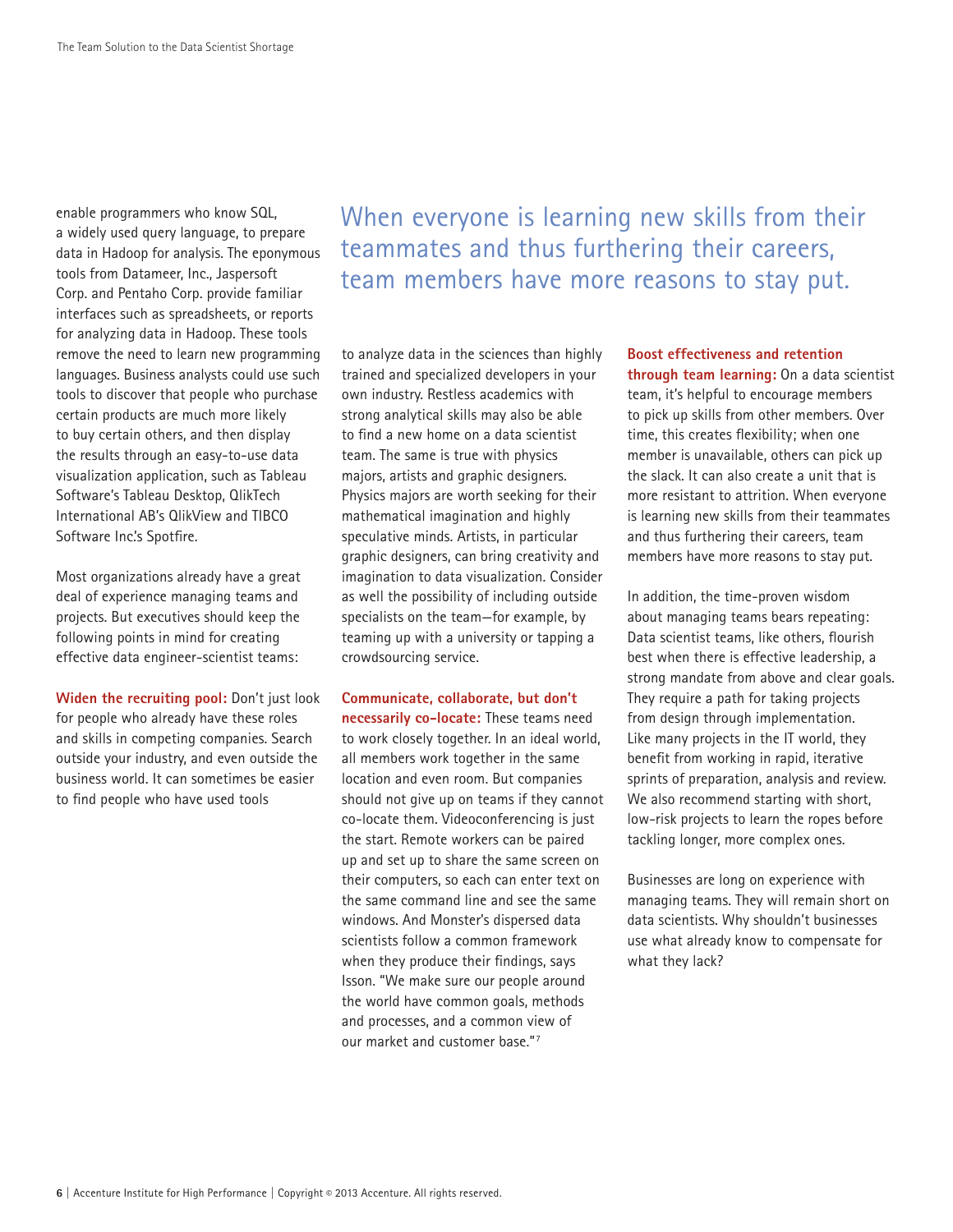### **About the authors**

**Jeanne G. Harris** is the managing director for IT and analytics research at the Accenture Institute for High Performance, 2007). She is based in Chicago. Her email is

**Nathan Shetterley** is an R&D manager with the Accenture Technology Labs. He is based in San Francisco. His email is nathan.shetterley@accenture.com

**Allan E. Alter** is a research fellow with the Accenture Institute for High Performance. He is based in Boston. His email is allan.e.alter@accenture.com

**Krista Schnell** is an R&D developer with Accenture Technology Labs. She is based in San Jose. Her email address is krista.schnell@accenture.com

The authors wish to thank Andrew Musselman and Allan Enemark for their contributions.

#### **Notes**

**1** Thomas H. Davenport and D.J. Patil, "Data Scientist: The Sexiest Job of the 21st Century, " Harvard Business Review, October

**2** Interview with Jean-Paul Isson, Global Vice President, Predictive Analytics and Inc. and author, Win With Advanced Business Analytics: Creating Business Value from Your Data" (John Wiley & Sons, Inc.;

Technology Review, May 22, 2013 http:// www.technologyreview.com/news/513866/ a-new-role/

**4** Elizabeth Craig, Robert J. Thomas, Charlene Hou and Smriti Mathur, Where Will All the STEM Talent Come From?", Accenture, May 2012 http://www. accenture.com/SiteCollectionDocuments/ PDF/Accenture-Where-Will-All-the-STEM-Talent-Come-From-FINAL.pdf

September 19, 2013, jobview.monster.com

This document makes descriptive reference to trademarks that may be owned by others. The use of such trademarks herein is not an assertion of ownership of such intended to represent or imply the existence of an association between Accenture and the lawful owners of such trademarks.